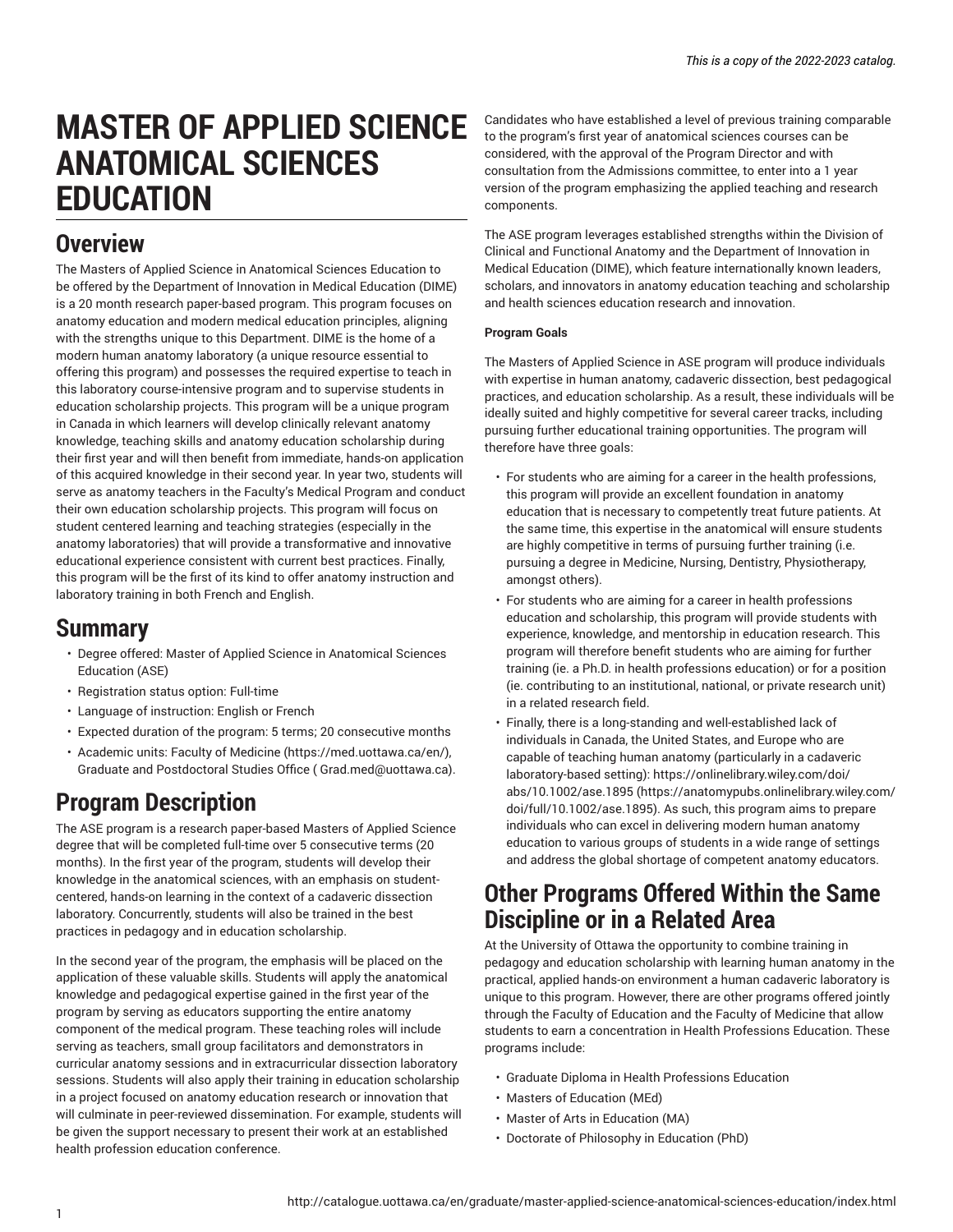# **Fees and Funding**

- Program fees:
	- The estimated amount for [university](https://www.uottawa.ca/university-fees/) fees [\(https://](https://www.uottawa.ca/university-fees/) [www.uottawa.ca/university-fees/](https://www.uottawa.ca/university-fees/)) associated with this program are available under the section [Finance](https://www2.uottawa.ca/study/graduate-studies/funding-financing/) your studies [\(https://](https://www2.uottawa.ca/study/graduate-studies/funding-financing/) [www2.uottawa.ca/study/graduate-studies/funding-financing/\)](https://www2.uottawa.ca/study/graduate-studies/funding-financing/).
- To learn about possibilities for financing your graduate studies, consult the Awards and [financial](https://med.uottawa.ca/graduate-postdoctoral/students-hub/awards-and-financial-support/) support section [\(https://](https://med.uottawa.ca/graduate-postdoctoral/students-hub/awards-and-financial-support/) [med.uottawa.ca/graduate-postdoctoral/students-hub/awards-and](https://med.uottawa.ca/graduate-postdoctoral/students-hub/awards-and-financial-support/)[financial-support/\)](https://med.uottawa.ca/graduate-postdoctoral/students-hub/awards-and-financial-support/).

### **Notes**

- Programs are governed by the general [regulations \(https://](https://www2.uottawa.ca/about-us/policies-regulations/) [www2.uottawa.ca/about-us/policies-regulations/\)](https://www2.uottawa.ca/about-us/policies-regulations/) in effect for graduate studies
- In accordance with the University of Ottawa regulation, students have the right to complete their assignments, examinations, research papers, and theses in French or in English.

# **Program Contact Information**

Graduate and [Postdoctoral](https://med.uottawa.ca/graduate-postdoctoral/) Studies Office, Faculty of Medicine **(**[https://](https://med.uottawa.ca/graduate-postdoctoral/) [med.uottawa.ca/graduate-postdoctoral/](https://med.uottawa.ca/graduate-postdoctoral/)**) 451 Smyth Road, Room RGN 2016**

**Ottawa, Ontario, Canada K1N 6N5 Tel.: 613-562-5215**

**Email:** [grad.med@uottawa.ca](mailto:grad.med@uottawa.ca)

Twitter | Faculty of [Medicine](https://twitter.com/uOttawaMed/?ref_src=twsrc%5Egoogle%7Ctwcamp%5Eserp%7Ctwgr%5Eauthor) **(**[https://twitter.com/uOttawaMed/?](https://twitter.com/uOttawaMed/?ref_src=twsrc%5Egoogle%7Ctwcamp%5Eserp%7Ctwgr%5Eauthor) [ref\\_src=twsrc%5Egoogle%7Ctwcamp%5Eserp%7Ctwgr%5Eauthor](https://twitter.com/uOttawaMed/?ref_src=twsrc%5Egoogle%7Ctwcamp%5Eserp%7Ctwgr%5Eauthor)**)** Youtube | Faculty of [Medicine](https://www.youtube.com/c/uOttawaMed/) **(**<https://www.youtube.com/c/uOttawaMed/>**)** Flickr | Faculty of [Medicine](https://www.flickr.com/photos/uottawamed/) **(**<https://www.flickr.com/photos/uottawamed/>**)**

### **Admission Requirements**

For the most accurate and up to date information on application deadlines, language tests and other admission requirements, please visit the specific [requirements](https://www2.uottawa.ca/study/graduate-studies/program-specific-requirements/) ([https://www2.uottawa.ca/study/graduate](https://www2.uottawa.ca/study/graduate-studies/program-specific-requirements/)[studies/program-specific-requirements/](https://www2.uottawa.ca/study/graduate-studies/program-specific-requirements/)) webpage.

# **To be eligible, candidates must have:**

• Honours Bachelor's degree with specialization (or equivalent) in one of the following areas: biology, biochemistry, pharmacology, physiology, human kinetics (kinesiology), biopharmaceutical, biomedical or health sciences with a minimum average of 75-79% (B +).

Preference is given to candidates who have had completed an undergraduate course in human anatomy (or equivalent). Candidates that have established a level of anatomy training comparable to the courses offered in the first year of the program , as assessed by the Program Director, can be accepted into a 1 year version of the Master's Program with a focus on applied teaching and scholarship courses. Candidates are also encouraged to document research or scholarly abilities (via research reports, abstracts, or presentations) in a Letter of Intent.

Note: International candidates must check the [admission](https://www.uottawa.ca/graduate-studies/international/admission-equivalencies/) [equivalencies](https://www.uottawa.ca/graduate-studies/international/admission-equivalencies/) ([https://www.uottawa.ca/graduate-studies/](https://www.uottawa.ca/graduate-studies/international/admission-equivalencies/) [international/admission-equivalencies/\)](https://www.uottawa.ca/graduate-studies/international/admission-equivalencies/) for the diploma they received in their country of origin.

# **Language Requirements**

Applicants must be able to understand and fluently speak the language of instruction (French or English) in the program to which they are applying. Proof of linguistic proficiency may be required.

Applicants whose first language is neither French nor English must provide proof of proficiency in the language of instruction.

Note: Candidates are responsible for any fees associated with the language tests.

### **Notes**

- The admission requirements listed above are minimum requirements and do not guarantee admission to the program.
- Admissions are governed by the general [regulations](https://www2.uottawa.ca/about-us/policies-regulations/academic-regulations/) ([https://](https://www2.uottawa.ca/about-us/policies-regulations/academic-regulations/) [www2.uottawa.ca/about-us/policies-regulations/academic](https://www2.uottawa.ca/about-us/policies-regulations/academic-regulations/)[regulations/](https://www2.uottawa.ca/about-us/policies-regulations/academic-regulations/)) in effect for graduate studies

# **Program Requirements Master's with Research Project**

#### **Compulsory Courses:**

| ASE 5101                | Anatomy I: Anatomy of the Musculoskeletal<br>System                                        | 3 Units |
|-------------------------|--------------------------------------------------------------------------------------------|---------|
| ASE 5102                | Anatomy II: Anatomy of the Abdomen:<br>Gastrointestinal, Renal and Reproductive<br>Systems | 3 Units |
| ASE 5103                | Anatomy III: Anatomy of the Head, Neck<br>Thorax                                           | 3 Units |
| ASE 5105                | <b>Applied Anatomy I</b>                                                                   | 3 Units |
| ASE 5106                | <b>Applied Anatomy II</b>                                                                  | 3 Units |
| ASE 5107                | <b>Histology and Embryology</b>                                                            | 3 Units |
| <b>ASE 5908</b>         | Human Pathology                                                                            | 3 Units |
| ASE 5909                | Applied Point-of-Care US and Anatomy<br>Bootcamp                                           | 3 Units |
| <b>EDU 5105</b>         | Inter-Professional Education in the Health<br>Professions                                  | 3 Units |
| EDU 5190                | Introduction to Research in Education                                                      | 3 Units |
| <b>EDU 5286</b>         | <b>Technology and Health Professions</b><br>Education                                      | 3 Units |
| MED 8166                | Professionalism and Professional Skills                                                    |         |
| <b>Seminar</b>          |                                                                                            |         |
| ASE 5966                | Seminar in Health Professions Education <sup>1</sup>                                       | 3 Units |
| <b>Research Project</b> |                                                                                            |         |
| <b>ASE 7998</b>         | <b>Education Scholarship: Research Project</b>                                             | 6 Units |

#### Note(s)

1 Participation in ASE 5966 Seminar in Health Professions Education sessions is compulsory in both Anglophone and Francophone streams. This course is cross-listed with EDU 6101 offered by the Faculty of Education.

# **Minimum Requirements**

Minimum passing grade of C+ in all courses.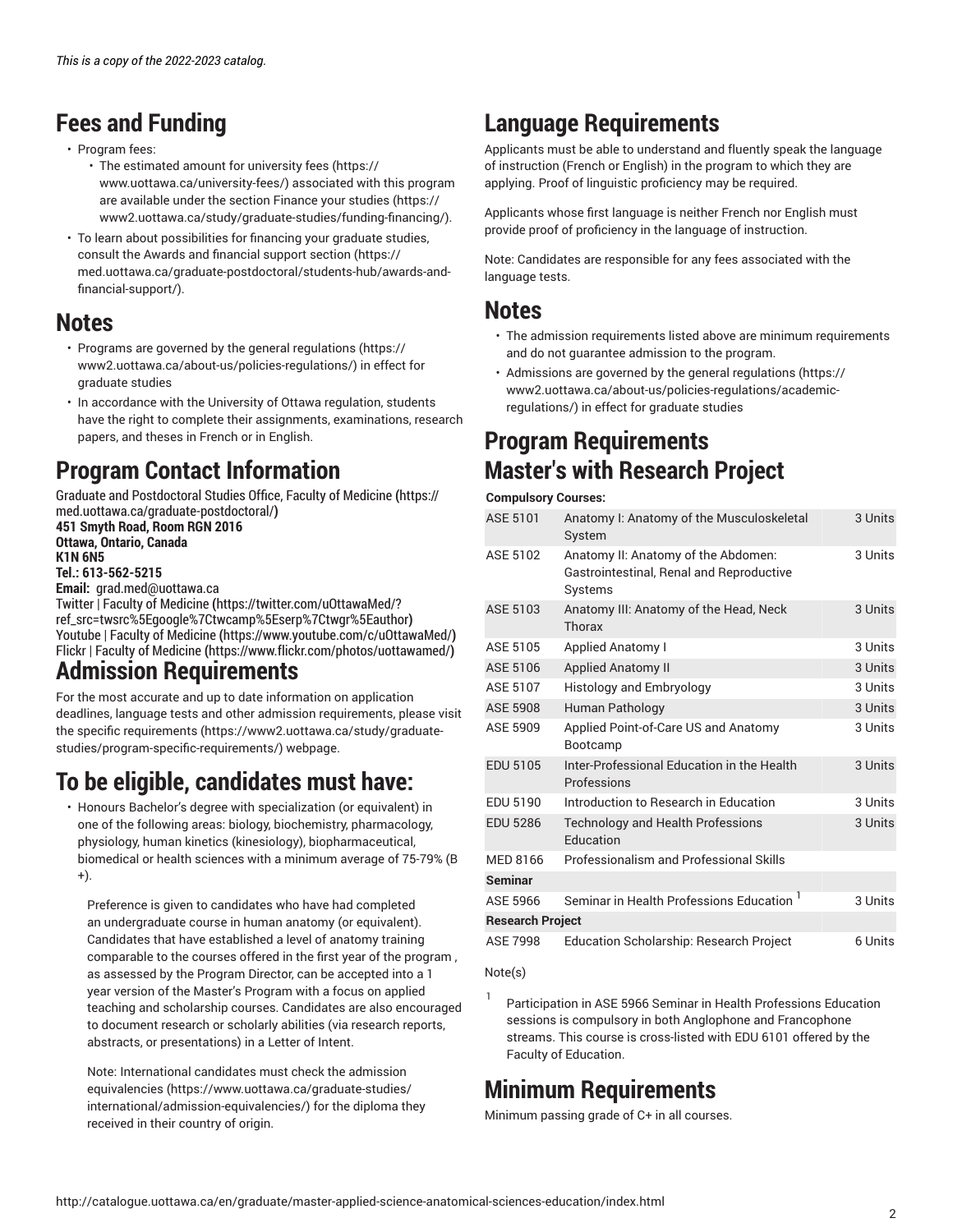For the Seminar in Health Professions Education course (ASE 5966) and the Education Scholarship: Research Project course (ASE 7998), a passing grade of Satisfactory is required.

### **Research Research Fields & Facilities**

Located in the heart of Canada's capital, a few steps away from Parliament Hill, the University of Ottawa is among Canada's top 10 research universities.

uOttawa focuses research strengths and efforts in four Strategic Areas of Development in Research (SADRs):

- Canada and the World
- Health
- e-Society
- Molecular and Environmental Sciences

With cutting-edge research, our graduate students, researchers and educators strongly influence national and international priorities.

# **Research at the Faculty of Medicine**

*"The Faculty of Medicine has a long history of conducting both basic and clinical research of the highest quality. Many of our high profile research projects are conducted in partnership with affiliated-teaching hospitals and research institutes. These partnerships lead to biomedical discoveries that have a significant impact on health care. In the process they educate the next generation of Canadian scientists. Our research activity also attracts significant investment, which stimulates the Ottawa economy."*

- Dr. Bernard Jasmin, Dean of the Faculty of Medicine

### **Facilities, Research Centres and Institutes at the Faculty of Medicine**

- Centre for Neural [Dynamics \(http://](http://www.neurodynamique.uottawa.ca/) [www.neurodynamique.uottawa.ca/\)](http://www.neurodynamique.uottawa.ca/)
- University of Ottawa Centre for [Neuromuscular](https://med.uottawa.ca/neuromuscular/) Disease ([https://](https://med.uottawa.ca/neuromuscular/) [med.uottawa.ca/neuromuscular/\)](https://med.uottawa.ca/neuromuscular/)
- Centre for Research in [Biopharmaceuticals](http://www.med.uottawa.ca/crbb/eng/) and Biotechnology [\(http://](http://www.med.uottawa.ca/crbb/eng/) [www.med.uottawa.ca/crbb/eng/](http://www.med.uottawa.ca/crbb/eng/))
- Canadian [Partnership](https://canadianstroke.ca/) for Stroke Recovery ([https://](https://canadianstroke.ca/) [canadianstroke.ca/\)](https://canadianstroke.ca/)
- Kidney [Research](http://www.ohri.ca/centres/KRC/default.asp) Centre [\(http://www.ohri.ca/centres/KRC/](http://www.ohri.ca/centres/KRC/default.asp) [default.asp](http://www.ohri.ca/centres/KRC/default.asp))
- University of Ottawa Skills and [Simulation](https://uossc.ca/) Centre ([https://uossc.ca/\)](https://uossc.ca/)
- Medical Devices Innovation Institute
- [Ottawa Institute of Systems Biology](https://med.uottawa.ca/oisb/) (<https://med.uottawa.ca/oisb/>)
- [University](https://www.uottawa.ca/brain/) of Ottawa Brain and Mind Research Institute ([https://](https://www.uottawa.ca/brain/) [www.uottawa.ca/brain/\)](https://www.uottawa.ca/brain/)

For more information, refer to the list of faculty members and their research fields on [Uniweb](https://uniweb.uottawa.ca/) ([https://uniweb.uottawa.ca/\)](https://uniweb.uottawa.ca/).

**IMPORTANT: Candidates and students looking for professors to supervise their research project can also consult the** [website of the](https://www.uottawa.ca/en/faculties/) faculty or [department](https://www.uottawa.ca/en/faculties/) **(**<https://www.uottawa.ca/en/faculties/>**) of choice. Uniweb does not list all professors authorized to supervise research projects at the University of Ottawa.**

### **Courses**

**ASE 5101 Anatomy I: Anatomy of the Musculoskeletal System (3 units)** Focus on musculoskeletal anatomy. Student-centered, hands-on learning will be emphasized, where students will develop their expertise in a practical (human anatomy laboratory) setting that includes cadaveric dissection.

**Course Component:** Theory and Laboratory

#### **ASE 5102 Anatomy II: Anatomy of the Abdomen: Gastrointestinal, Renal and Reproductive Systems (3 units)**

Focus on the anatomy of the gastrointestinal, renal, and reproductive systems. Student-centered, hands-on learning will be emphasized, where students will develop their expertise in a practical (human anatomy laboratory) setting that includes cadaveric dissection. **Course Component:** Theory and Laboratory

**ASE 5103 Anatomy III: Anatomy of the Head, Neck & Thorax (3 units)** Focus on the anatomy of the nervous, cardiovascular, and respiratory systems. Student-centered, hands-on learning will be emphasized, where students will develop their expertise in a practical (human anatomy laboratory) setting that includes cadaveric dissection. **Course Component:** Theory and Laboratory Prerequisite: ASE 5101, ASE 5102.

#### **ASE 5104 Introduction to Teaching and Educational Scholarship (3 units)** Development of skills related to education scholarship and innovation.

Introduction to key concepts in modern, cadaveric-based anatomy education that are broadly applicable across health sciences education. These include: basic theoretical frameworks in education, applying evidence-based pedagogical approaches, facilitating student-centered learning, and employing best teaching practices in anatomy laboratorybased education, providing student feedback, developing a research question, performing a literature review, applying basic qualitative and quantitative methodology, designing anatomy education curricula, program evaluation, , assessment of conceptual and practically applied (using cadaveric specimens) anatomy knowledge, developing an education scholarship program, and dissemination of educational scholarship.

**Course Component:** Lecture

#### **ASE 5105 Applied Anatomy I (3 units)**

Application of anatomical knowledge and pedagogical expertise developed in their first year of study by serving as teachers in classroom and laboratory settings. Emphasis on professional behaviors in teaching environment and in context of working with anatomical donors. Regions dissected will include the upper limb, lower limb, back, abdomen, and pelvis.

**Course Component:** Theory and Laboratory Prerequisites: ASE 5101, ASE 5102, ASE 5103.

#### **ASE 5106 Applied Anatomy II (3 units)**

Application of anatomical knowledge and pedagogical expertise developed in their first year of study by serving as teachers in classroom and laboratory settings. Emphasis on professional behaviours in teaching environment and in context of working with anatomical donors. Regions dissected will include head, neck, and thorax.

**Course Component:** Theory and Laboratory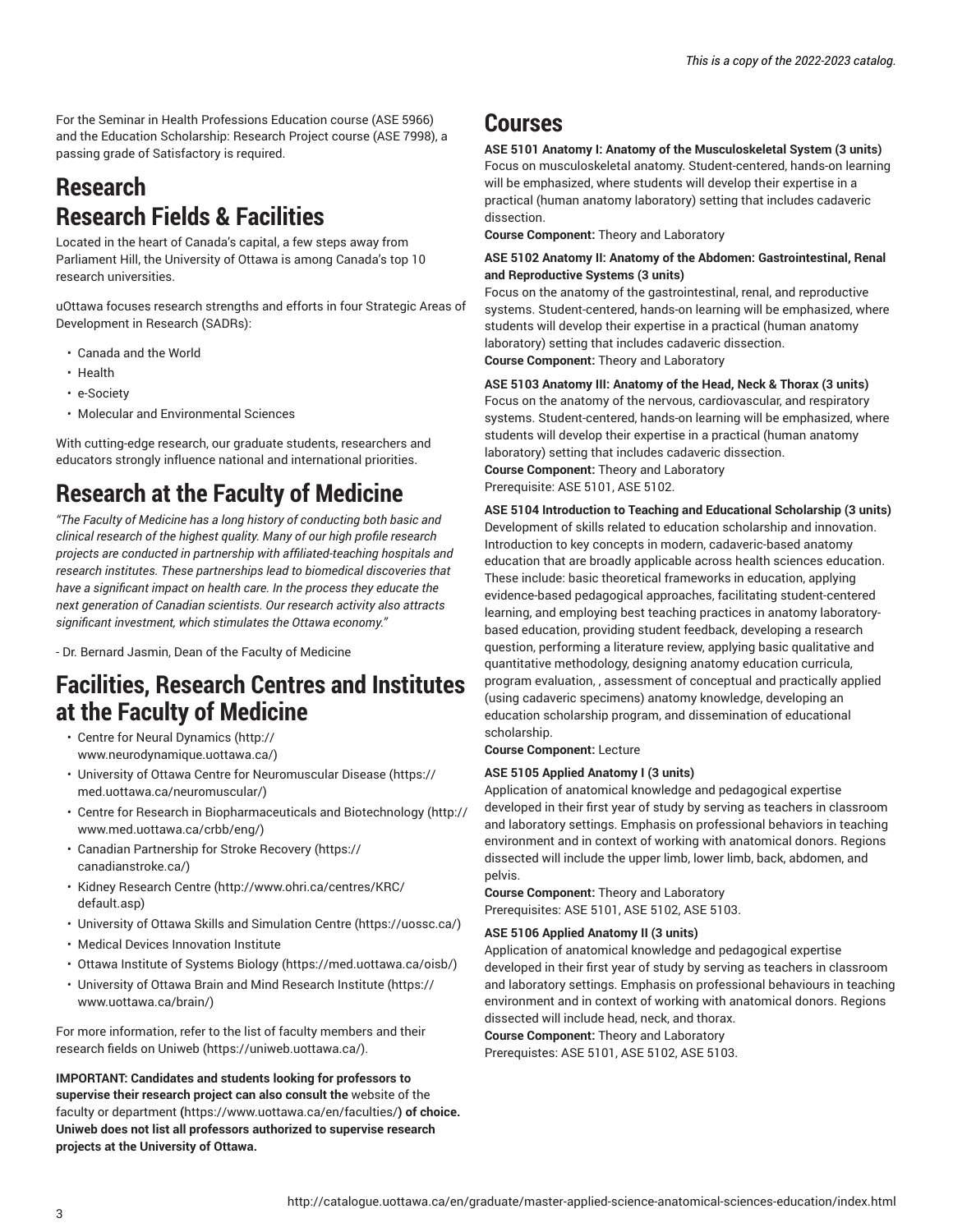#### **ASE 5107 Histology and Embryology (3 units)**

Focus on the histology and embryology of all major body systems. Student-centered, hands-on learning will be emphasized, where students will develop their histology expertise in a laboratory setting (microscopy). These activities will be complemented with didactic and virtually delivered histology and embryology content. **Course Component:** Lecture

#### **ASE 5108 Human Pathology (3 units)**

Focus on the pathology of all major systems of the body. Student centred hands-on learning with pathological specimen cadavers and autopsy specimens will be emphasized in the laboratory setting and will be complemented by didactic content delivery.

**Course Component:** Lecture

#### **ASE 5501 Anatomie I : anatomie de l'appareil locomoteur (3 crédits)**

Exploration de l'anatomie de l'appareil locomoteur. Apprentissage pratique centré sur l'étudiant misant sur le perfectionnement des connaissances (dans un laboratoire d'anatomie humaine) au moyen de la dissection cadavérique.

**Volet :** Théorie et laboratoire

#### **ASE 5502 Anatomie II : anatomie de l'abdomen : appareils digestif et rénal et système reproducteur (3 crédits)**

Exploration de l'anatomie de l'appareil digestif, de l'appareil rénal et du système reproducteur. Apprentissage pratique centré sur l'étudiant misant sur le perfectionnement des connaissances (dans un laboratoire d'anatomie humaine) au moyen de la dissection cadavérique. **Volet :** Théorie et laboratoire

#### **ASE 5503 Anatomie III : anatomie de la tête, du cou et du thorax (3 crédits)**

Exploration de l'anatomie du système nerveux, de l'appareil cardiovasculaire et de l'appareil respiratoire. Apprentissage pratique centré sur l'étudiant misant sur le perfectionnement des connaissances (dans un laboratoire d'anatomie humaine) au moyen de la dissection cadavérique.

**Volet :** Théorie et laboratoire Préalables: ASE 5501, ASE 5502.

#### **ASE 5504 Introduction à l'enseignement et à la recherche en éducation (3 crédits)**

Perfectionnement des compétences en recherche et en innovation en éducation. Introduction aux fondements de l'enseignement moderne de l'anatomie cadavérique applicables dans toutes les sphères de l'enseignement des sciences de la santé, notamment : cadres théoriques fondamentaux en enseignement, application de méthodes pédagogiques éprouvées, enseignement centré sur l'apprentissage des étudiants et meilleures pratiques d'enseignement en laboratoire d'anatomie, rétroaction aux étudiants, formulation d'une question de recherche, revue de la littérature, application d'une approche méthodologique qualitative et quantitative de base, conception d'un cursus en anatomie, évaluation de programmes, évaluation des connaissances théoriques et pratiques de l'anatomie (à l'aide d'échantillons cadavériques), élaboration de programmes de recherche en éducation et dissémination de la recherche. **Volet :** Théorie et laboratoire

#### **ASE 5505 Anatomie appliquée I (3 crédits)**

Application des connaissances d'anatomie et de l'expertise en pédagogie acquises en première année à titre d'enseignant en classe et en laboratoire. L'accent sera mis sur le professionnalisme dans un contexte d'enseignement et de travail avec des corps humains. Régions disséquées : membres supérieurs, membres inférieurs, dos, abdomen et pelvis.

#### **Volet :** Théorie et laboratoire

Préalable: ASE 5501,ASE 5502, ASE 5503.

#### **ASE 5506 Anatomie appliquée II (3 crédits)**

Application des connaissances d'anatomie et de l'expertise en pédagogie acquises en première année à titre d'enseignant en classe et en laboratoire. L'accent sera mis sur le professionnalisme dans un contexte d'enseignement et de travail avec des corps humains. Régions disséquées : tête, cou et thorax.

**Volet :** Théorie et laboratoire

Préalables: ASE 5501, ASE 5502, ASE 5503.

#### **ASE 5507 Histologie et embryologie (3 crédits)**

Porte sur l'histologie et l'embryologie de tous les principaux systèmes du corps humain. Une approche d'apprentissage pratique et centrée sur l'étudiant sera mise en avant, pour permettre aux étudiants de renforcer leur expertise en histologie dans un contexte de laboratoire (microscopie). Ces activités s'accompagneront d'un contenu d'histologie et d'embryologie dispensé de façon virtuelle. **Volet :** Cours magistral

#### **ASE 5508 Pathologie humaine (3 crédits)**

Accent sur la pathologie de tous les principaux systèmes du corps. L'apprentissage pratique centré sur l'étudiant avec des cadavres de spécimens pathologiques et des spécimens d'autopsie sera souligné dans le cadre du laboratoire et sera complété par une prestation didactique de contenu.

**Volet :** Cours magistral

#### **ASE 5908 Pathologie humaine / Human Pathology (3 crédits / 3 units)**

Porte sur la pathologie de tous les principaux systèmes du corps humain. L'apprentissage pratique et centré sur l'étudiant au moyen d'échantillons pathologiques, de cadavres et d'échantillons d'autopsie sera mis en avant dans un contexte de laboratoire et s'accompagnera d'un contenu didactique. / Focus on the pathology of all major systems of the body. Student-centered, hands-on learning with pathologic specimens, cadavers, and autopsy specimens will be emphasized in laboratory settings, and will be complemented by didactic content delivery. **Volet / Course Component:** Cours magistral / Lecture

**ASE 5909 Formation d'anatomie et écho ciblée appliquées / Applied Point-of-Care US and Anatomy Bootcamp (3 crédits / 3 units)** Les étudiants synthétiseront leurs connaissances fondées sur l'anatomie cadavérique lors de séances en laboratoire autogérées. Leurs connaissances seront ensuite mobilisées lors d'activités d'échographie ciblée (PoCUS), dans le cadre desquelles les étudiants auront la possibilité d'approfondir leurs connaissances de cette technologie pratique d'imagerie clinique dans des séances en petits groupes. / Students will synthesize their cadaveric-based anatomy knowledge in self-directed laboratory sessions. This knowledge will be then employed in Point-of-Care Ultrasound (POCUS) activities, where students have the opportunity to develop their skills with this clinical imaging technology in hands-on, small group learning sessions.

**Volet / Course Component:** Théorie et laboratoire / Theory and Laboratory Préalables : ASE 5501, ASE 5502, ASE 5503. / Prerequisites: ASE 5101, ASE 5102, ASE 5103.